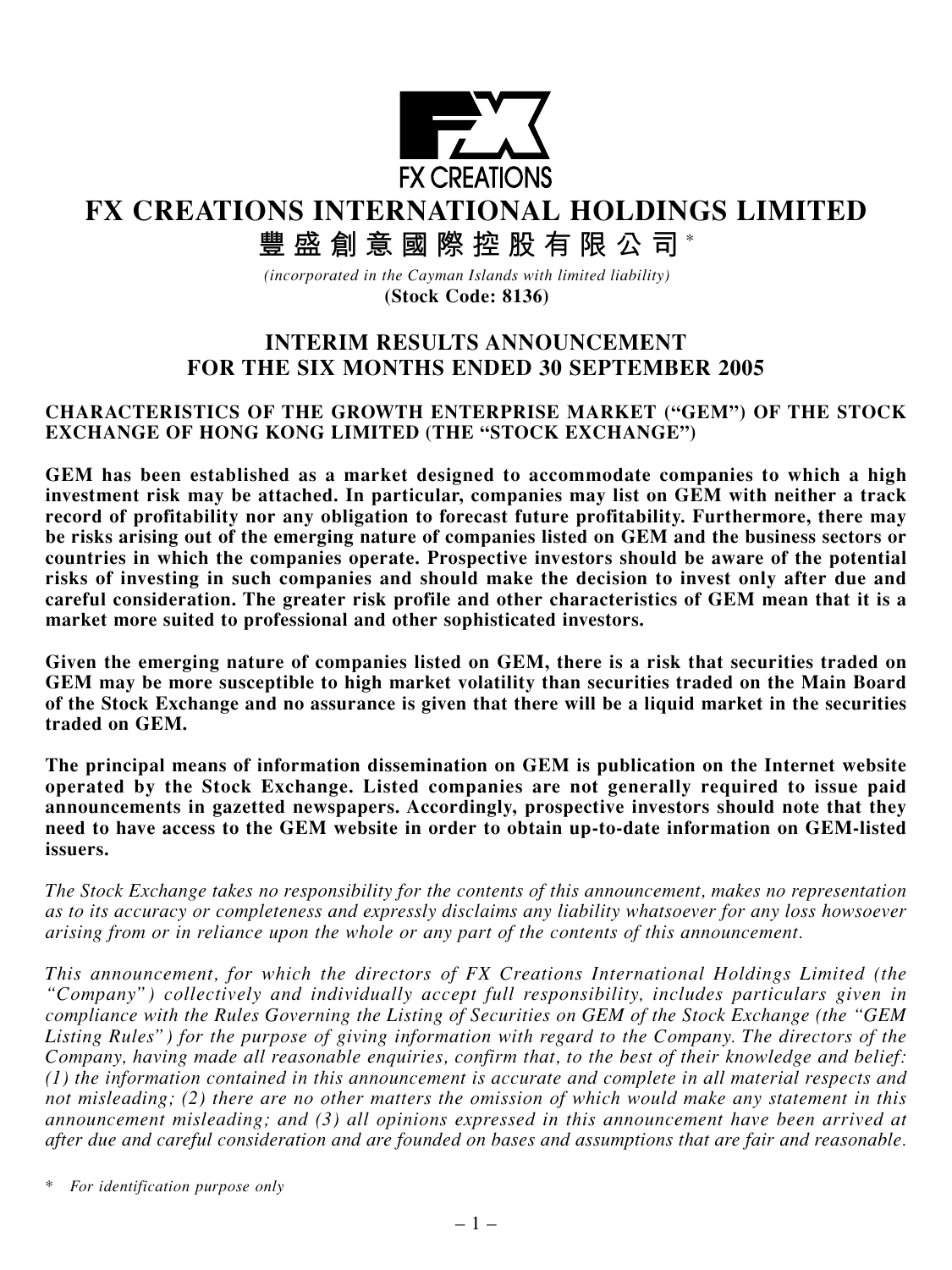#### **RESULTS**

The board of directors (the "Board") of FX Creations International Holdings Limited (the "Company") herein presents the unaudited consolidated results of the Company and its subsidiaries (collectively referred to as the "Group") for the three months and six months ended 30 September 2005 together with the comparative unaudited figures for the corresponding periods in 2004 as follows:

|                                                                            |                |                                                 | <b>Six months ended</b><br>30 September  |                                                                 | Three months ended<br>30 September       |
|----------------------------------------------------------------------------|----------------|-------------------------------------------------|------------------------------------------|-----------------------------------------------------------------|------------------------------------------|
|                                                                            | <b>Notes</b>   | 2005<br>( <i>Unaudited</i> )<br><b>HK\$'000</b> | 2004<br>( <i>Unaudited</i> )<br>HK\$'000 | 2005<br>( <i>Unaudited</i> )<br><b>HK\$'000</b>                 | 2004<br>( <i>Unaudited</i> )<br>HK\$'000 |
| <b>TURNOVER</b>                                                            | $\overline{2}$ | 35,780                                          | 33,956                                   | 18,406                                                          | 17,764                                   |
| Cost of goods sold                                                         |                | (18, 400)                                       | (17, 466)                                | (9,908)                                                         | (8,826)                                  |
| Gross profit                                                               |                | 17,380                                          | 16,490                                   | 8,498                                                           | 8,938                                    |
| Other revenue<br>Selling and distribution costs<br>Administrative expenses |                | 1,187<br>(12, 227)<br>(6,106)                   | 383<br>(10, 401)<br>(7,306)              | 928<br>(6,027)<br>(3,307)                                       | (5,700)<br>(4,592)                       |
| PROFIT/(LOSS) FROM<br><b>OPERATIONS</b>                                    |                | 234                                             | (834)                                    | 92                                                              | (1, 354)                                 |
| Finance costs                                                              |                | (291)                                           | (280)                                    | (149)                                                           | (140)                                    |
| <b>LOSS BEFORE TAX</b>                                                     | $\mathfrak{Z}$ | (57)                                            | (1,114)                                  | (57)                                                            | (1, 494)                                 |
| Taxation                                                                   | $\overline{4}$ |                                                 | (8)                                      |                                                                 | 23                                       |
| <b>LOSS BEFORE MINORITY</b><br><b>INTERESTS</b>                            |                | (57)                                            | (1,122)                                  | (57)                                                            | (1, 471)                                 |
| Minority interests                                                         |                |                                                 | (95)                                     |                                                                 |                                          |
| NET LOSS ATTRIBUTABLE<br>TO SHAREHOLDERS                                   |                | (57)                                            | (1,217)                                  | (57)                                                            | (1, 471)                                 |
| <b>DIVIDEND</b>                                                            | 6              |                                                 |                                          |                                                                 |                                          |
| <b>LOSS PER SHARE</b>                                                      | 5              |                                                 |                                          |                                                                 |                                          |
| <b>Basic</b>                                                               |                |                                                 |                                          | $HK(0.01)$ cent $HK(0.30)$ cent $HK(0.01)$ cent $HK(0.37)$ cent |                                          |
| Diluted                                                                    |                | N/A                                             | N/A                                      | N/A                                                             | N/A                                      |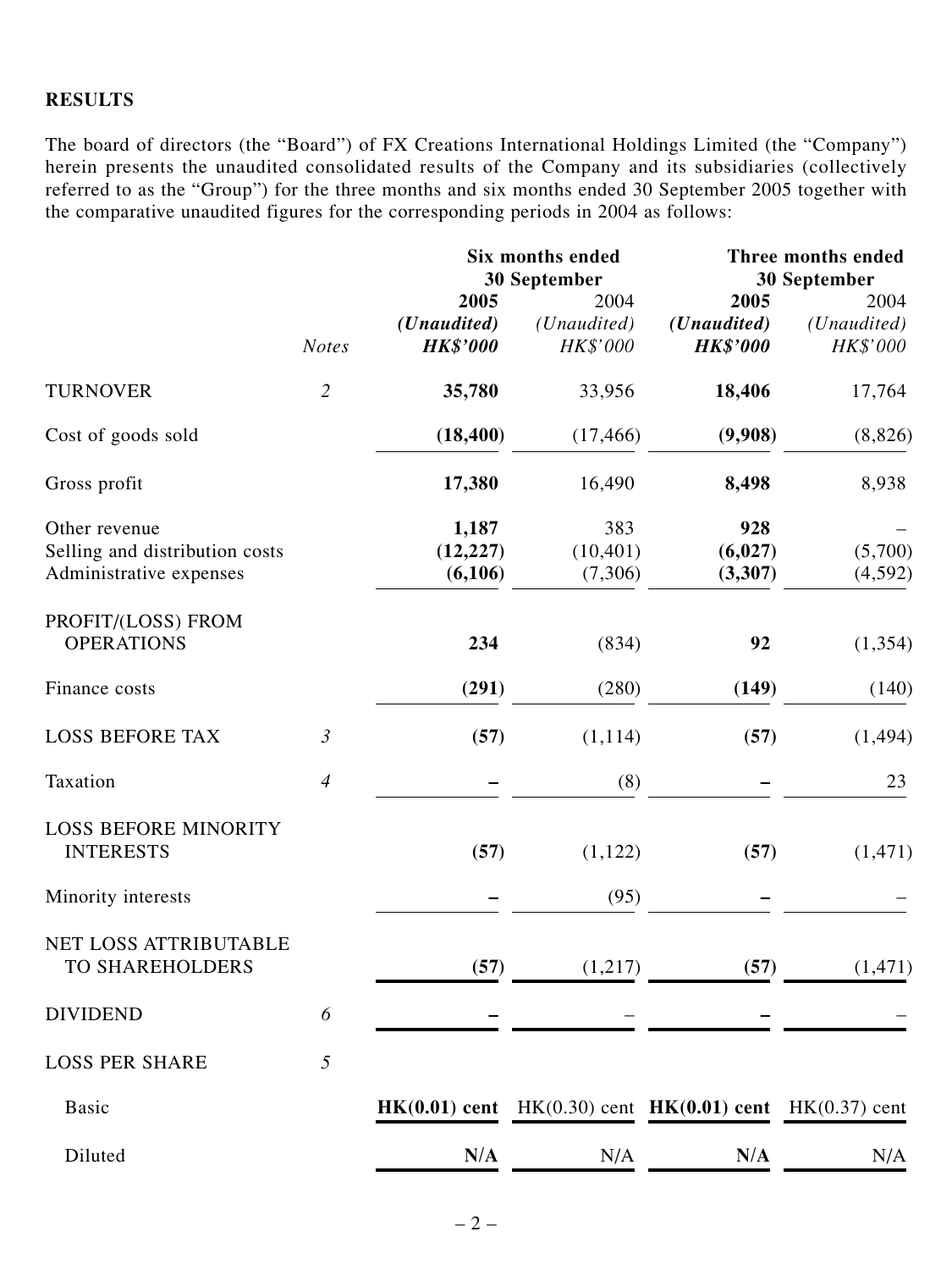# **CONSOLIDATED BALANCE SHEET**

|                                                   |                | As at<br>30 September | As at<br>31 March |
|---------------------------------------------------|----------------|-----------------------|-------------------|
|                                                   |                | 2005                  | 2005              |
|                                                   |                | ( <i>Unaudited</i> )  | (Audited)         |
|                                                   | <b>Notes</b>   | <b>HK\$'000</b>       | HK\$'000          |
| NON-CURRENT ASSETS                                |                |                       |                   |
| Fixed assets                                      |                | 5,360                 | 6,166             |
| Long-term investments                             |                | 830                   | 830               |
| Rental and sundry deposits                        |                | 2,392                 | 1,723             |
|                                                   |                | 8,582                 | 8,719             |
| <b>CURRENT ASSETS</b>                             |                |                       |                   |
| Short-term investments                            | 9              | 934                   | 1,434             |
| Inventories                                       |                | 3,339                 | 3,023             |
| Accounts receivable                               | $\overline{7}$ | 7,874                 | 6,591             |
| Prepayments, deposits and other receivables       |                | 1,152                 | 2,144             |
| Due from a minority shareholder                   |                | 360                   | 360               |
| Taxes refundable                                  |                | 28                    | 28                |
| Pledged bank deposits                             |                | 2,770                 | 2,742             |
| Cash and bank balances                            |                | 532                   | 1,527             |
|                                                   |                | 16,989                | 17,849            |
| <b>CURRENT LIABILITIES</b>                        |                |                       |                   |
| Accounts payable                                  | 8              | 4,509                 | 3,418             |
| Accrued expenses and other payables               |                | 1,253                 | 1,317             |
| Amount due to ultimate holding company            |                | 88                    |                   |
| Taxes payable                                     |                | 167                   | 167               |
| Bill payable – secured                            |                | 2,394                 | 4,381             |
| Bank overdrafts – secured                         |                | 3,679                 | 3,810             |
| Short-term bank loans – secured                   |                | 600                   | 600               |
| Current portion of long-term bank loans – secured |                | 177                   | 947               |
| Current portion of other loans                    |                | 500                   |                   |
|                                                   |                | 13,367                | 14,640            |
| NET CURRENT ASSETS                                |                | 3,622                 | 3,209             |
| TOTAL ASSETS LESS CURRENT LIABILITIES             |                | 12,204                | 11,928            |
|                                                   |                |                       |                   |
| NON-CURRENT LIABILITIES<br>Long-term other loans  |                | 333                   |                   |
|                                                   |                |                       |                   |
|                                                   |                | 11,871                | 11,928            |
| MINORITY INTERESTS                                |                | (121)                 | (121)             |
|                                                   |                | 11,750                | 11,807            |
| <b>CAPITAL AND RESERVES</b>                       |                |                       |                   |
| Share capital                                     |                | 4,000                 | 4,000             |
| Reserves                                          |                | 7,750                 | 7,807             |
|                                                   |                | 11,750                | 11,807            |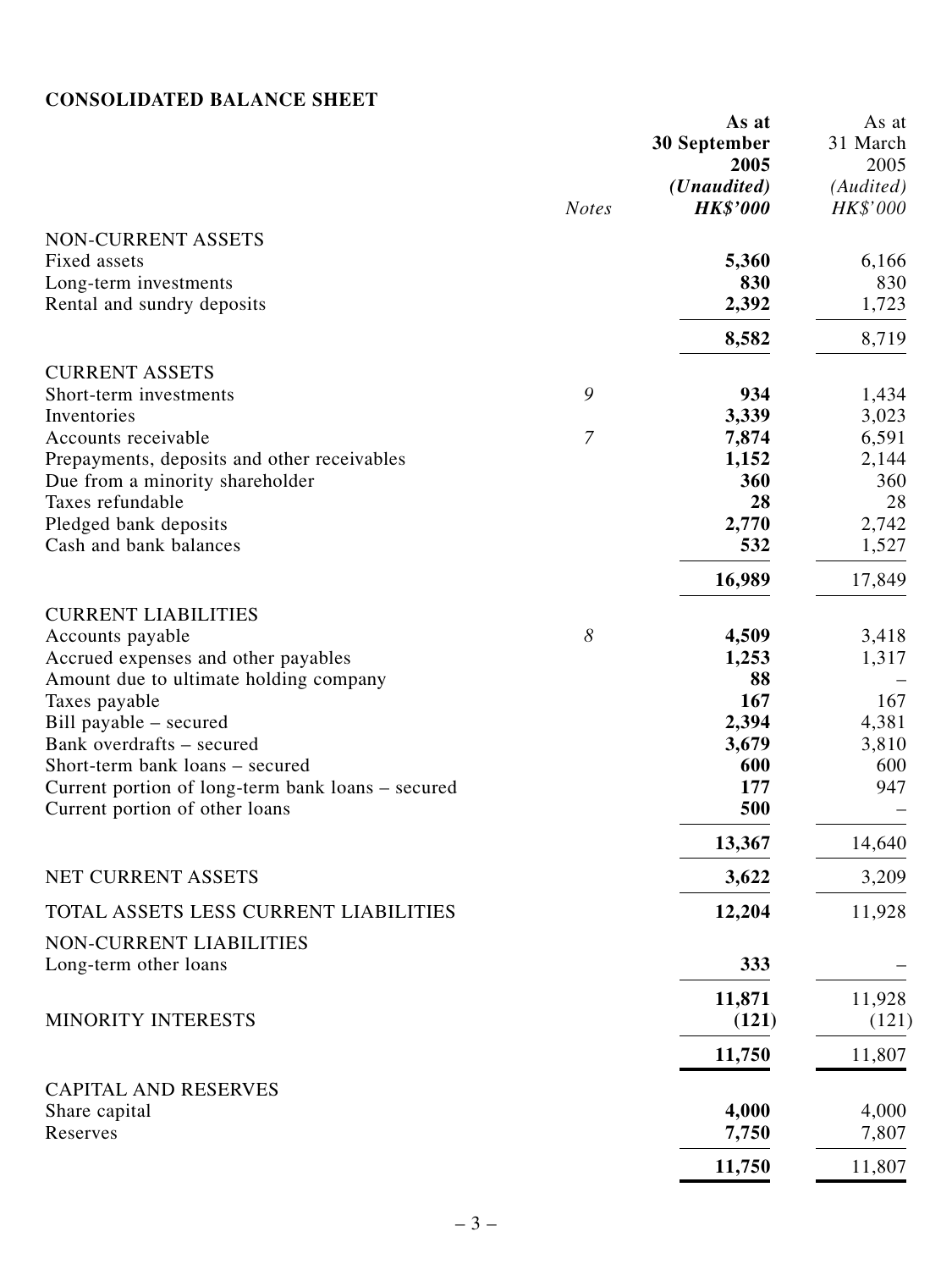# **CONDENSED CONSOLIDATED CASH FLOW STATEMENT**

|                                                     | Six months           | Six months   |
|-----------------------------------------------------|----------------------|--------------|
|                                                     | ended                | ended        |
|                                                     | 30 September         | 30 September |
|                                                     | 2005                 | 2004         |
|                                                     | ( <i>Unaudited</i> ) | (Unaudited)  |
|                                                     | <b>HK\$'000</b>      | HK\$'000     |
| Net cash (outflow)/inflow from operating activities | (393)                | 558          |
| Net cash outflow from investing activities          | (534)                | (3,548)      |
| Net cash inflow from financing activities           | 63                   | 12           |
| DECREASE IN CASH AND CASH EQUIVALENTS               | (864)                | (2,978)      |
| Cash and cash equivalents at beginning of period    | (2, 283)             | 3,121        |
| CASH AND CASH EQUIVALENTS AT END OF PERIOD          | (3,147)              | 143          |
| ANALYSIS OF BALANCES OF CASH AND CASH EQUIVALENTS   |                      |              |
| Cash and bank balances                              | 532                  | 3,912        |
| Bank overdrafts                                     | (3,679)              | (3,769)      |
|                                                     | (3, 147)             | 143          |

# **CONSOLIDATED STATEMENT OF CHANGES IN EQUITY**

|                         | <b>Share</b><br>capital<br>(Unaudited)<br>HK\$'000 | premium<br>( <i>Unaudited</i> )<br>HK\$'000 | <b>Retained</b><br>earnings/<br>Share (Accumulated<br>losses)<br>( <i>Unaudited</i> )<br>HK\$'000 | <b>Total</b><br>(Unaudited)<br>HK\$'000 |
|-------------------------|----------------------------------------------------|---------------------------------------------|---------------------------------------------------------------------------------------------------|-----------------------------------------|
| At 1 April 2004         | 4,000                                              | 13,703                                      | 4,149                                                                                             | 21,852                                  |
| Net loss for the period |                                                    |                                             | (1,217)                                                                                           | (1,217)                                 |
| At 30 September 2004    | 4,000                                              | 13,703                                      | 2,932                                                                                             | 20,635                                  |
| At 1 April 2005         | 4,000                                              | 13,703                                      | (5,896)                                                                                           | 11,807                                  |
| Net loss for the period |                                                    |                                             | (57)                                                                                              | (57)                                    |
| At 30 September 2005    | 4,000                                              | 13,703                                      | (5,953)                                                                                           | 11,750                                  |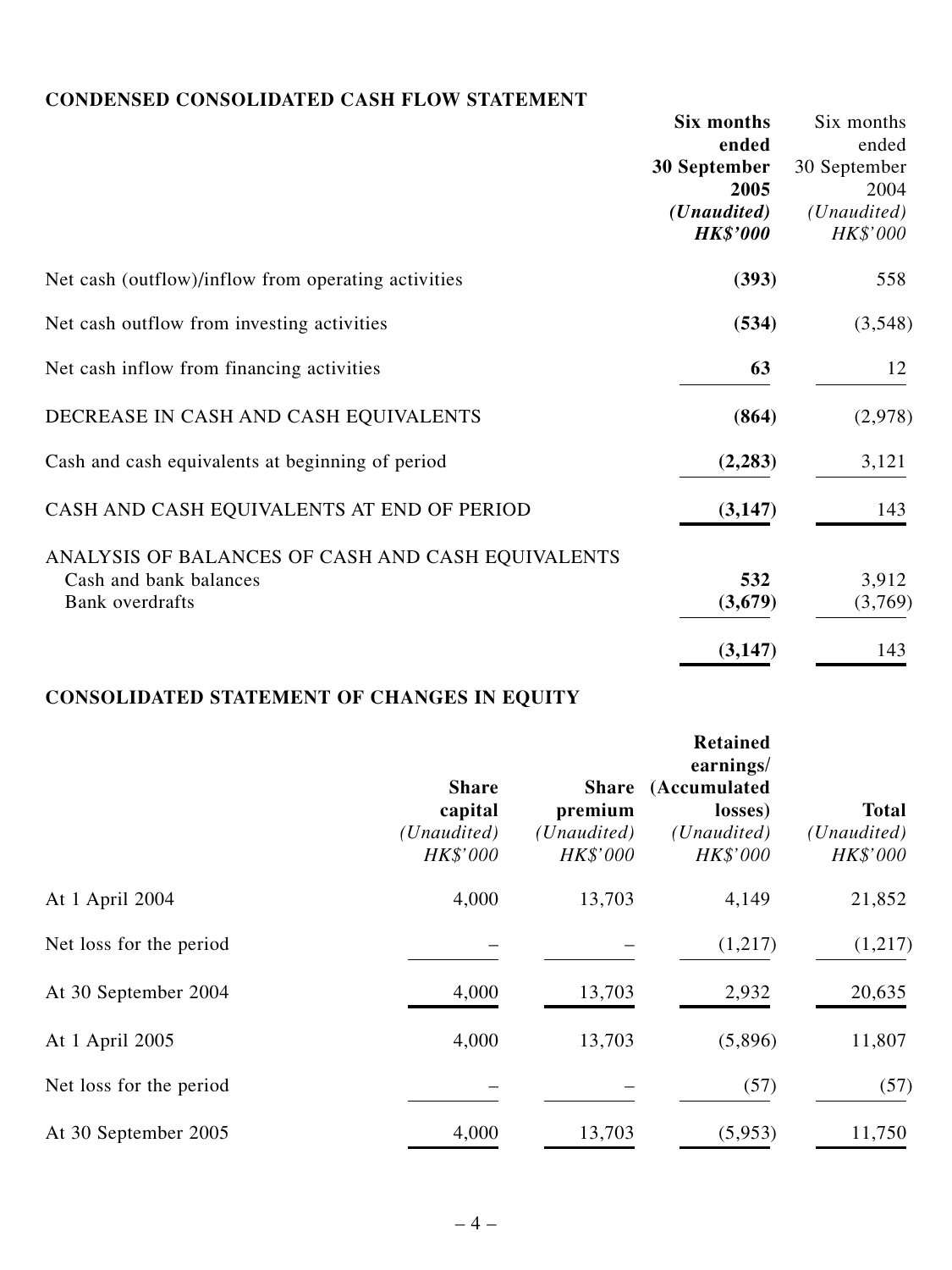*Notes:*

#### **1. BASIS OF PREPARATION**

The unaudited consolidated interim accounts have been prepared under the historical cost convention and in accordance with accounting principles generally accepted in Hong Kong, comply with accounting standards issued by the Hong Kong Institute of Certified Public Accountants (the "HKICPA"), the disclosure requirements of the GEM Listing Rules and the Hong Kong Companies Ordinance. The accounting policies adopted are consistent with those set out in the annual financial statements for the year ended 31 March 2005.

In 2004, the HKICPA issued a number of new or revised Hong Kong Accounting Standards and Hong Kong Financial Reporting Standards (the "new HKFRSs") which are effective for accounting periods beginning on or after 1 January 2005. The Group has adopted the new HKFRSs in the preparation of accounts for the period from 1 April 2005 onwards. The adoption of the new HKFRSs had no material impact on the Group's results of operations and financial position.

All significant transactions and balances within the Group have been eliminated on consolidation.

#### **2. TURNOVER AND SEGMENT INFORMATION**

Turnover represents the aggregate of the net invoiced value of goods sold, after allowances for returns and trade discounts.

The Group's operating businesses are structured and managed separately, according to the nature of their operations and the products and services they provided. Each of the Group's business segments represents a strategic business unit that offers products and services which are subject to risks and returns that are different from those of other business segments. Details of the business segments are summarised as follows:

- (a) the retail segment represents the selling of bags and accessories via retail shops and department store counters;
- (b) the wholesale segment represents the selling of bags and accessories via agents and distributors; and
- (c) the corporate segment represents investment holding.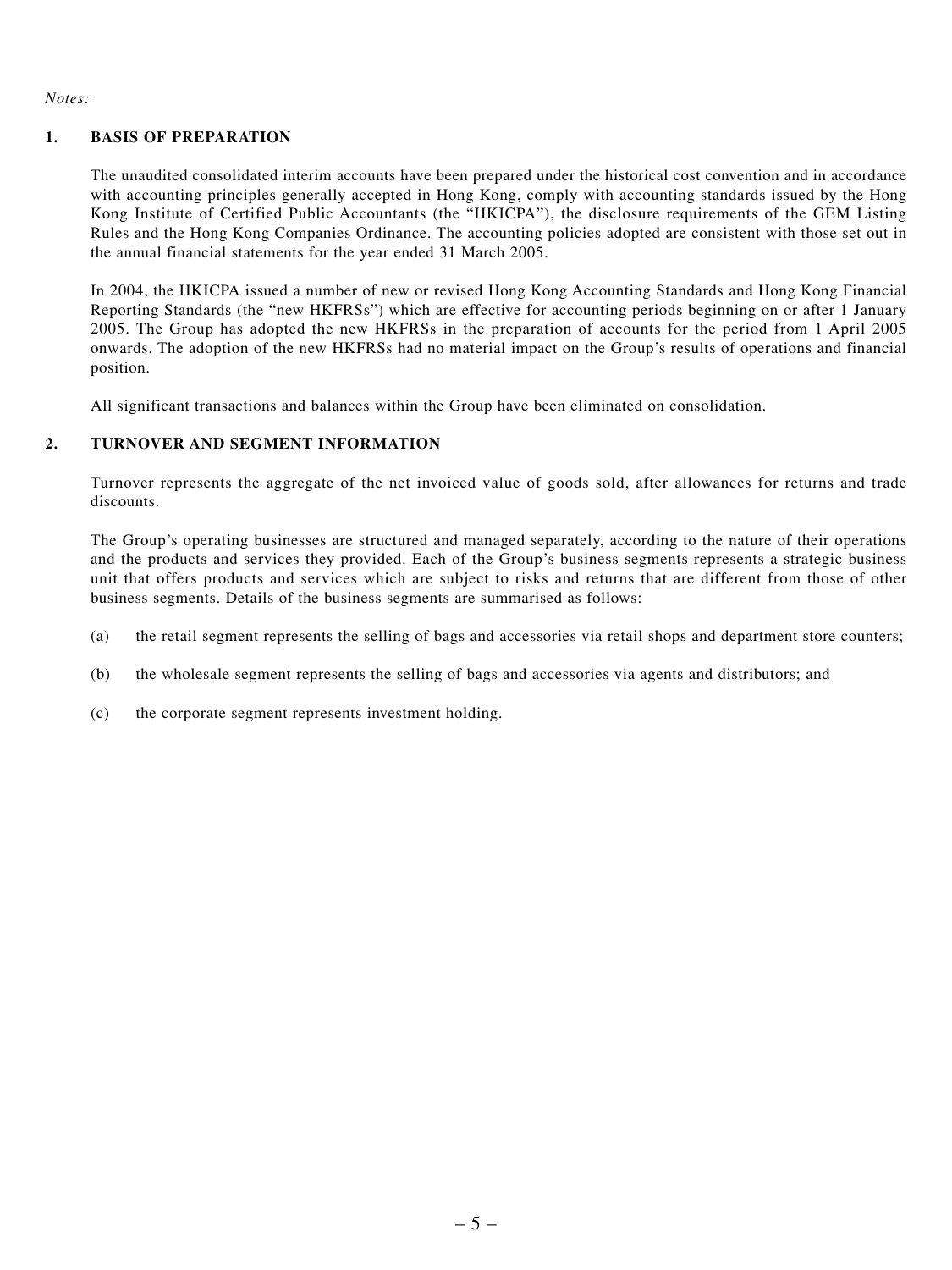#### **(a) Business segments**

The following tables present revenue, results and certain assets, liabilities and expenditure information for the Group's business segments.

|                                      | Six months ended 30 September |          |                 |                        |                                                             |          |                                     |              |  |  |
|--------------------------------------|-------------------------------|----------|-----------------|------------------------|-------------------------------------------------------------|----------|-------------------------------------|--------------|--|--|
|                                      |                               | Retail   |                 | Wholesale<br>Corporate |                                                             |          |                                     | Consolidated |  |  |
|                                      | 2005                          | 2004     | 2005            | 2004                   | 2005                                                        | 2004     | 2005                                | 2004         |  |  |
|                                      |                               |          |                 |                        | (Unaudited) (Unaudited) (Unaudited) (Unaudited) (Unaudited) |          | (Unaudited) (Unaudited) (Unaudited) |              |  |  |
|                                      | <b>HK\$'000</b>               | HK\$'000 | <b>HK\$'000</b> | $HK\$'000$             | <b>HK\$'000</b>                                             | HK\$'000 | <b>HK\$'000</b>                     | HK\$'000     |  |  |
| Segment revenue:                     |                               |          |                 |                        |                                                             |          |                                     |              |  |  |
| Sales to external                    |                               |          |                 |                        |                                                             |          |                                     |              |  |  |
| customers                            | 21,490                        | 19,858   | 14,290          | 14,098                 |                                                             |          | 35,780                              | 33,956       |  |  |
| Segment results                      | 3,421                         | 2,487    | 1,649           | 964                    | (4, 836)                                                    | (4,285)  | 234                                 | (834)        |  |  |
| Finance costs                        |                               |          |                 |                        |                                                             |          | (291)                               | (280)        |  |  |
| Loss before tax                      |                               |          |                 |                        |                                                             |          | (57)                                | (1, 114)     |  |  |
| Taxation                             |                               |          |                 |                        |                                                             |          |                                     | (8)          |  |  |
| Loss before                          |                               |          |                 |                        |                                                             |          |                                     |              |  |  |
| minority interests                   |                               |          |                 |                        |                                                             |          | (57)                                | (1, 122)     |  |  |
| Minority interests                   |                               |          |                 |                        |                                                             |          | —                                   | (95)         |  |  |
|                                      |                               |          |                 |                        |                                                             |          |                                     |              |  |  |
| Net loss from<br>ordinary activities |                               |          |                 |                        |                                                             |          |                                     |              |  |  |
| attributable to<br>shareholders      |                               |          |                 |                        |                                                             |          | (57)                                | (1,217)      |  |  |
|                                      |                               |          |                 |                        |                                                             |          |                                     |              |  |  |
| <b>BALANCE SHEET</b>                 |                               |          |                 |                        |                                                             |          |                                     |              |  |  |
| <b>ASSETS</b>                        |                               |          |                 |                        |                                                             |          |                                     |              |  |  |
| Segment assets                       | 7,381                         | 7,277    | 12,785          | 17,659                 | 5,405                                                       | 12,543   | 25,571                              | 37,479       |  |  |
| <b>LIABILITIES</b>                   |                               |          |                 |                        |                                                             |          |                                     |              |  |  |
| Segment liabilities                  | 2,578                         | 3,270    | 1,451           | 2,028                  | 9,671                                                       | 11,424   | 13,700                              | 16,722       |  |  |
| Other segment                        |                               |          |                 |                        |                                                             |          |                                     |              |  |  |
| information:                         |                               |          |                 |                        |                                                             |          |                                     |              |  |  |
| Depreciation                         | 325                           | 284      | 481             | 359                    | 76                                                          | 111      | 882                                 | 754          |  |  |
| Capital                              |                               |          |                 |                        |                                                             |          |                                     |              |  |  |
| expenditure                          | 6                             | 535      |                 | 2,606                  | 71                                                          | 428      | $77 \,$                             | 3,569        |  |  |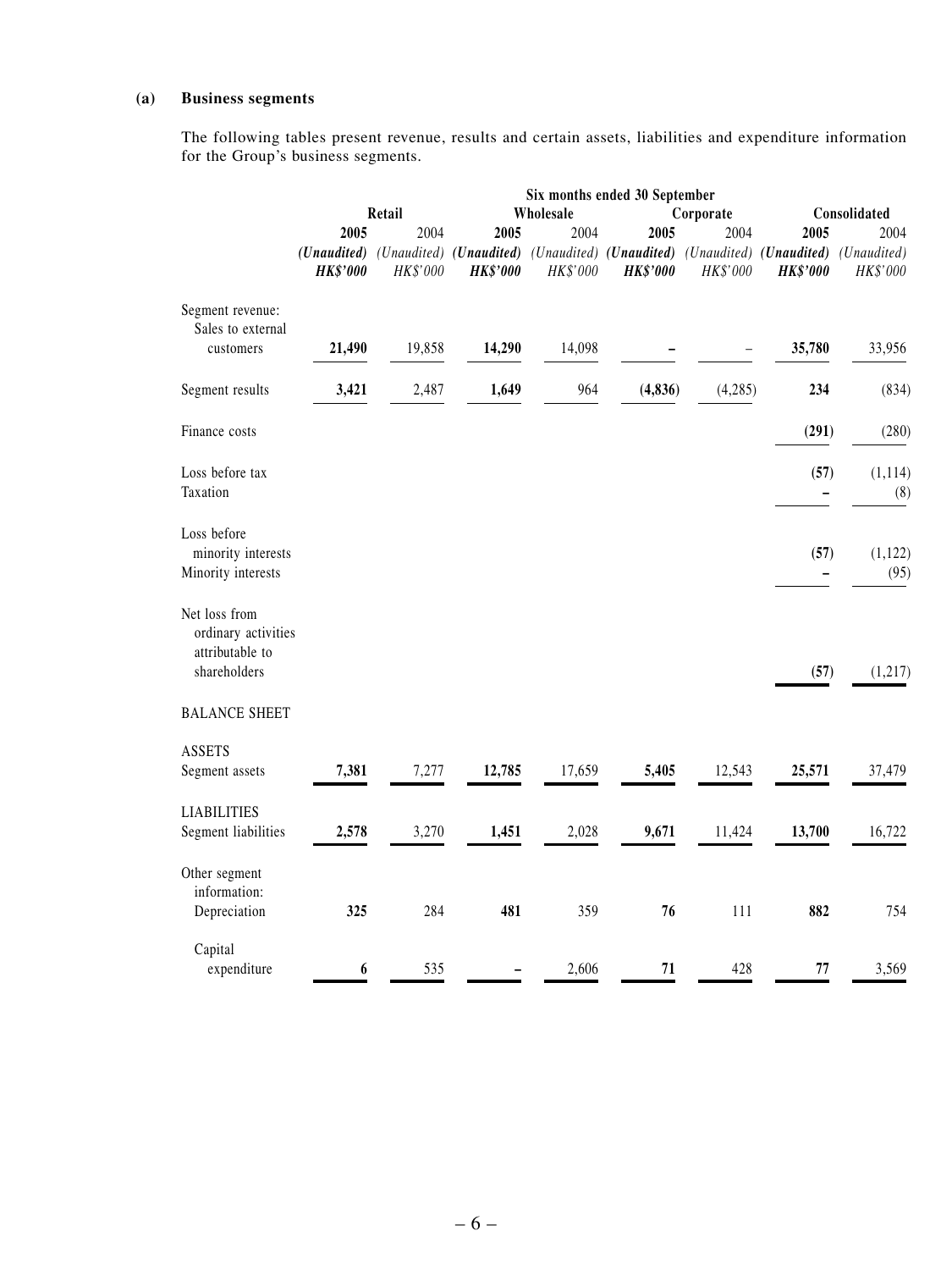#### **(b) Geographical segments**

The following table presents revenue, certain assets and expenditure information for the Group's geographical segments.

|                                       |                                |                  |                                                                                |                                                         |                 |          | Six months ended 30 September  |           |                                                     |                         |                                |                         |
|---------------------------------------|--------------------------------|------------------|--------------------------------------------------------------------------------|---------------------------------------------------------|-----------------|----------|--------------------------------|-----------|-----------------------------------------------------|-------------------------|--------------------------------|-------------------------|
|                                       |                                |                  |                                                                                | People's Republic<br>of China ("PRC")<br>(not including |                 |          |                                |           |                                                     |                         |                                |                         |
|                                       |                                | <b>Hong Kong</b> |                                                                                | Hong Kong)                                              |                 | Taiwan   |                                | Singapore |                                                     | <b>Other</b>            |                                | Consolidated            |
|                                       | 2005                           | 2004             | 2005                                                                           | 2004                                                    | 2005            | 2004     | 2005                           | 2004      | 2005                                                | 2004                    | 2005                           | 2004                    |
|                                       | (Unaudited)<br><b>HK\$'000</b> | HK\$'000         | (Unaudited) (Unaudited) (Unaudited) (Unaudited) (Unaudited)<br><b>HK\$'000</b> | HK\$'000                                                | <b>HK\$'000</b> | HK\$'000 | (Unaudited)<br><b>HK\$'000</b> | HK\$'000  | (Unaudited) ( <b>Unaudited</b> )<br><b>HK\$'000</b> | (Unaudited)<br>HK\$'000 | (Unaudited)<br><b>HK\$'000</b> | (Unaudited)<br>HK\$'000 |
| Segment revenue:<br>Sales to external |                                |                  |                                                                                |                                                         |                 |          |                                |           |                                                     |                         |                                |                         |
| customers                             | 26,211                         | 25,268           | 2,409                                                                          | 1,411                                                   | 5,922           | 5,873    | 1,026                          | 950       | 212                                                 | 454                     | 35,780                         | 33,956                  |
| Other segment<br>information:         |                                |                  |                                                                                |                                                         |                 |          |                                |           |                                                     |                         |                                |                         |
| Segment assets                        | 16,329                         | 20,896           | 5,290                                                                          | 13,110                                                  | 3,918           | 3,244    | 34                             | 229       |                                                     |                         | 25,571                         | 37,479                  |
| Capital<br>expenditure                | 72                             | 719              |                                                                                | 2,606                                                   | 5               | 244      |                                |           |                                                     |                         | 77                             | 3,569                   |
|                                       |                                |                  |                                                                                |                                                         |                 |          |                                |           |                                                     |                         |                                |                         |

#### **3. LOSS BEFORE TAX**

The Group's loss before tax is arrived at after charging:

|                                       | Six months ended<br>30 September |                 | Three months ended<br>30 September |                      |  |
|---------------------------------------|----------------------------------|-----------------|------------------------------------|----------------------|--|
|                                       | 2005                             | 2004            | 2005                               | 2004                 |  |
|                                       | ( <i>Unaudited</i> )             | (Unaudited)     | ( <i>Unaudited</i> )               | ( <i>Unaudited</i> ) |  |
|                                       | <b>HK\$'000</b>                  | <i>HK\$'000</i> | <b>HK\$'000</b>                    | HK\$'000             |  |
| Interest on overdrafts and bank loans | 291                              | 280             | 149                                | 140                  |  |
| Depreciation                          | 882                              | 754             | 456                                | 357                  |  |

#### **4. TAXATION**

No provision for taxation has been made (three and six months ended 30 September 2004: 17.5%) as the Group has an estimated loss for Hong Kong profits tax purposes in the current periods. Taxes on profits assessable in other jurisdictions have been calculated at the rates of tax prevailing in the places in which the Group operates, based on existing legislation, interpretation and practices in respect thereof.

#### **5. LOSS PER SHARE**

The calculations of basic loss per share for the three and six months ended 30 September 2005 are based on the unaudited consolidated net loss attributable to shareholders for the three and six months ended 30 September 2005 of approximately HK\$57,000 and HK\$57,000 respectively (three and six months ended 30 September 2004: net loss attributable to shareholders of approximately HK\$1,471,000 and HK\$1,217,000 respectively) and on 400,000,000 shares in issue during the three and six months ended 30 September 2005 (three and six months ended 30 September 2004: 400,000,000 shares).

Diluted loss per share for the three and six months ended 30 September 2005 and the corresponding periods in 2004 have not been disclosed as no dilutive events existed during those periods.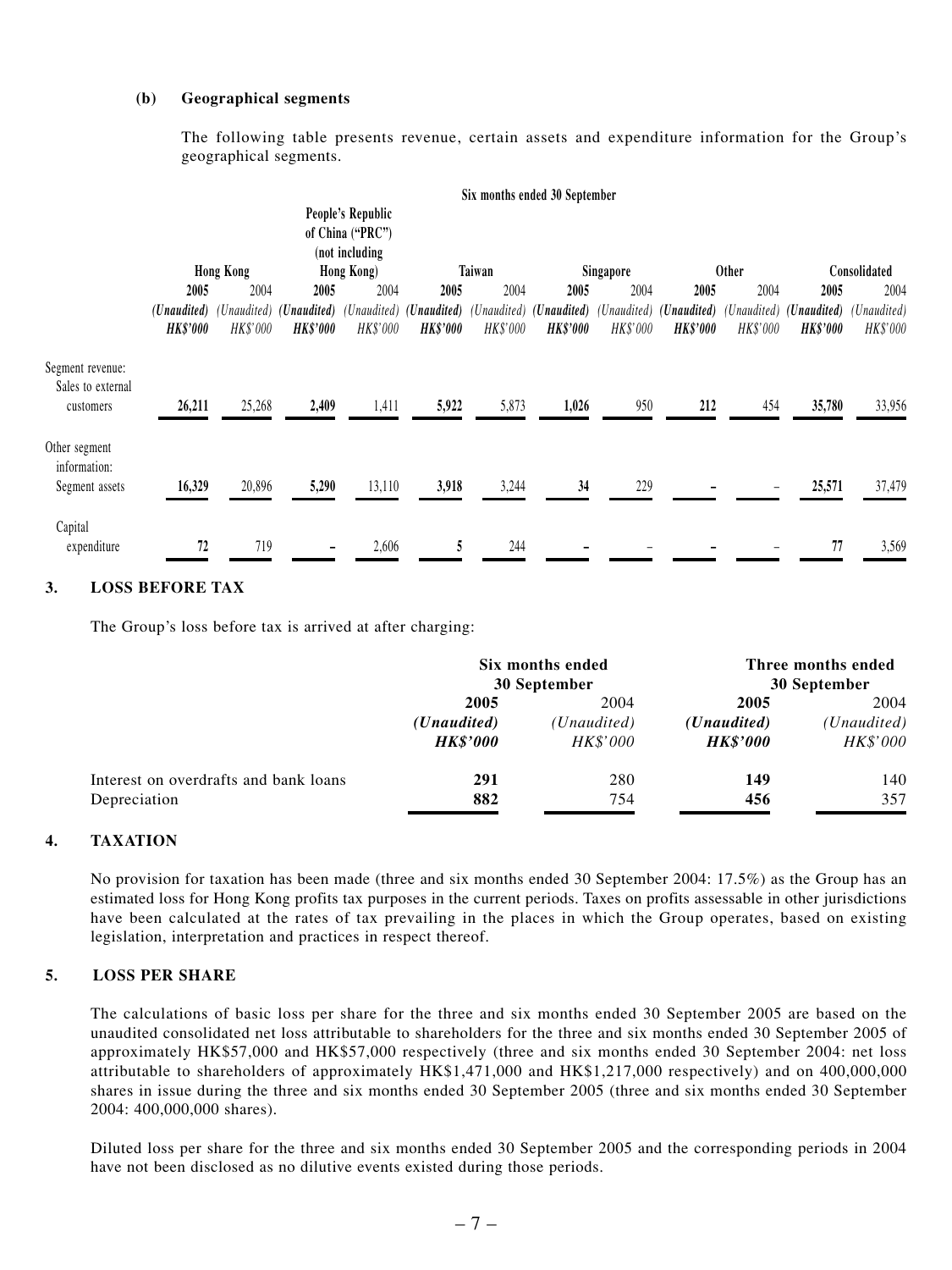#### **6. DIVIDEND**

The Board does not recommend the payment of an interim dividend for the six months ended 30 September 2005 (six months ended 30 September 2004: Nil).

#### **7. ACCOUNTS RECEIVABLE**

The Group's trading terms with its customers are mainly on credit, which generally have credit terms of up to 90 days (six months ended 30 September 2004: 90 days). The Group seeks to maintain strict control over its outstanding receivables to minimise credit risk. Overdue balances are reviewed regularly by senior management.

Aged analysis of the Group's accounts receivable as at the balance sheet dates based on the goods delivery date is as follows:

|                | 30 September         | 31 March       |
|----------------|----------------------|----------------|
|                | 2005                 | 2005           |
|                | ( <i>Unaudited</i> ) | (Audited)      |
|                | <b>HK\$'000</b>      | HK\$'000       |
| Within 90 days | 6,460                | 5,570          |
| 91-180 days    | 1,394                | 1,013          |
| 181-365 days   | 14                   | $\overline{4}$ |
| Over 1 year    | 6                    | $\overline{4}$ |
|                | 7,874                | 6,591          |

#### **8. ACCOUNTS PAYABLE**

Aged analysis of the Group's accounts payable as at the balance sheet dates based on the goods receipt date is as follows:

|                                     | 30 September<br>2005 | 31 March<br>2005 |
|-------------------------------------|----------------------|------------------|
|                                     | ( <i>Unaudited</i> ) | (Audited)        |
|                                     | <b>HK\$'000</b>      | HK\$'000         |
| Within 90 days                      | 2,137                | 2,748            |
| 91-180 days                         | 1,892                | 190              |
| 181-365 days                        |                      | -                |
| Over 1 year                         | 480                  | 480              |
|                                     | 4,509                | 3,418            |
| <b>SHORT-TERM INVESTMENTS</b><br>9. |                      |                  |

|                                         | 30 September         | 31 March  |
|-----------------------------------------|----------------------|-----------|
|                                         | 2005                 | 2005      |
|                                         | ( <i>Unaudited</i> ) | (Audited) |
|                                         | <b>HK\$'000</b>      | HK\$'000  |
| Equity securities – listed in Hong Kong |                      | 500       |
| Unit trusts, unlisted                   | 934                  | 934       |
|                                         | 934                  | 1,434     |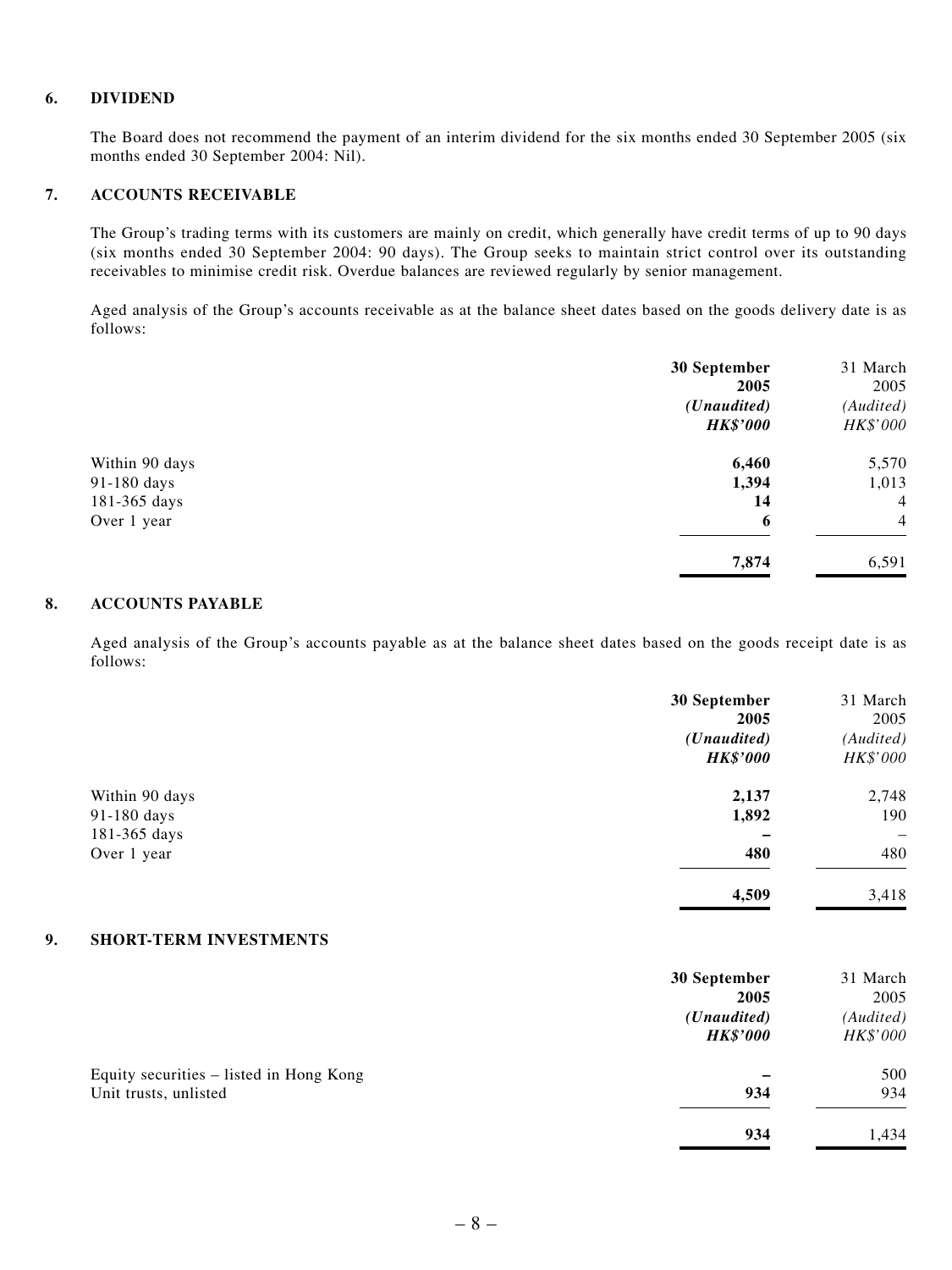# **MANAGEMENT DISCUSSION AND ANALYSIS**

The Group is principally engaged in retail and wholesales of bags and accessories under its **FX CREATIONS** brandname. The bags sold by the Group consist principally of business bags, sports bags, backpacks, handbags and wallets. The accessories sold by the Group include belts, watches, spectacles and umbrellas. Other brandnames of the Group include **USU**, **Annvu** and **ASTROBOY**.

The Group also sells its products to agents and distributors for distribution and resale in the PRC, Taiwan, Singapore, Malaysia, Indonesia, Thailand, Australia, New Zealand, Korea, Japan and Europe markets.

### **FINANCIAL REVIEW**

#### **Results**

During the six months ended 30 September 2005, the Group recorded a turnover of approximately HK\$35.8 million (six months ended 30 September 2004: approximately HK\$34.0 million), an increase of approximately 5.4% compared to the corresponding period in previous year. The turnover for the six months ended 30 September 2005 comprised retail sales and wholesale sales which accounted for approximately 60% and 40% (six months ended 30 September 2004: approximately 58% and 42%) of the total turnover respectively. As at 30 September 2005, the Group had 17 (31 March 2005: 18) retail outlets in Hong Kong which consisted of 8 (31 March 2005: 7) retail shops and 9 (31 March 2005: 11) department store counters and 10 (31 March 2005: 11) department store counters in Taiwan.

The increase in turnover was attributable to the increase in both retail and wholesale sales. The Group recorded increases in retail sales, both in Hong Kong and Taiwan, in the six months ended 30 September 2005 compared to the corresponding period in previous year. Retail sales in Hong Kong increased by approximately 11.3% whereas retail sales in Taiwan increased by approximately 0.8% during the period under review compared to previous corresponding period. Wholesale sales increased by approximately 1.4% in the six months ended 30 September 2005 compared to the corresponding period in previous year.

The gross profit margin remained relatively stable at approximately 49% for the six months ended 30 September 2005 and 2004.

Selling and distribution costs increased by approximately 17.6% in the period under review due to increase in various expenses, e.g. sales staff salaries and rentals, as more retail outlets were opened. Administrative expenses decreased by approximately 16.4% in the period under review as there was a provision for deficit in revaluation of investment of HK\$1 million for the six months ended 30 September 2004 and there was no such provision for the current period. However, a loss on disposal of investment of approximately HK\$260,000 was recorded in the current period following the disposal of the investment in the listed equity securities and higher level of staff salaries and rentals were also recorded in the current period.

The Group managed to improve its financial position in the current period and a net loss of approximately HK\$57,000 was recorded compared to a net loss of approximately HK\$1.2 million in the previous corresponding period.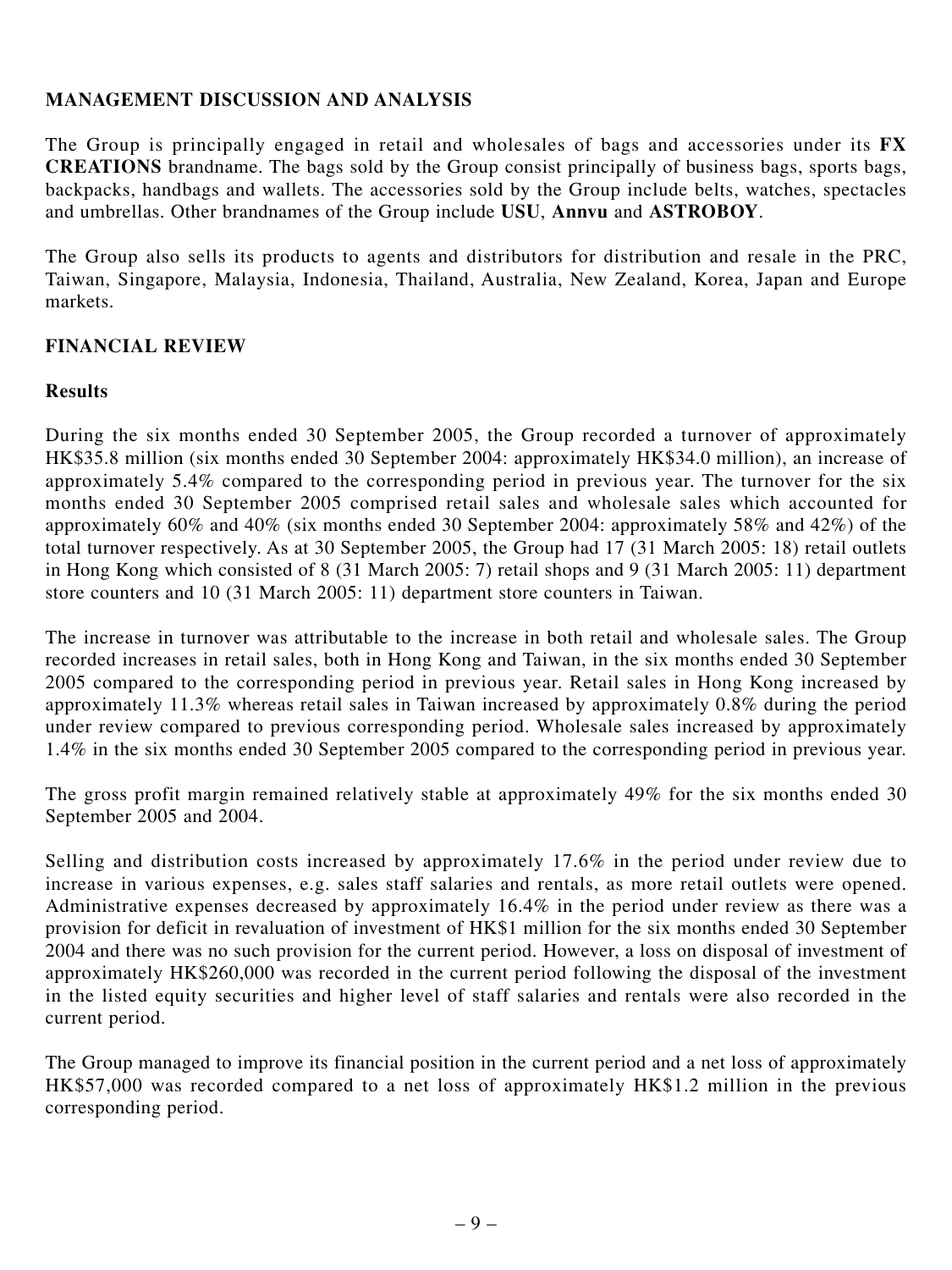# **Liquidity, financial resources and capital structure**

For the period under review, the Group financed its operations by its own working capital and bank borrowings which was of approximately HK\$6.9 million as at 30 September 2005 (31 March 2005: approximately HK\$9.7 million).

As at 30 September 2005, the Group had net current assets of approximately HK\$3.6 million (31 March 2005: approximately HK\$3.2 million) including cash and bank balances of approximately HK\$0.5 million (31 March 2005: approximately HK\$1.5 million) and pledged bank deposits of approximately HK\$2.8 million (31 March 2005: approximately HK\$2.7 million).

As at 30 September 2005, the Group had total available banking facilities of approximately HK\$12.1 million (31 March 2005: approximately HK\$14.9 million) which were supported by the following:

- (i) the pledge of bank deposits of approximately HK\$2.8 million (31 March 2005: approximately HK\$2.7 million);
- (ii) personal guarantees executed by a director and two senior management of the Company; and
- (iii) the pledge of certain assets of a subsidiary of the Company amounting to approximately HK\$1.8 million (31 March 2005: approximately HK\$1.8 million).

As at 30 September 2005, the gearing ratio (defined as the ratio between total borrowings and total assets) was approximately 0.30 (31 March 2005: approximately 0.37). The Group has no fixed interest bank borrowing. All the bank borrowings were denominated in HK Dollars.

As at 30 September 2005, the Group has outstanding bank borrowings of approximately HK\$6.9 million (31 March 2005: approximately HK\$9.7 million). The bank borrowings comprised secured bank overdrafts of approximately HK\$3.7 million (31 March 2005: approximately HK\$3.8 million), secured bills payable of approximately HK\$2.4 million (31 March 2005: approximately HK\$4.4 million) and secured bank loans of approximately HK\$0.8 million (31 March 2005: approximately HK\$1.5 million). As at 30 September 2005, the whole bank borrowings of approximately HK\$6.9 million (31 March 2005: approximately HK\$9.7 million) was repayable within one year and none (31 March, 2005: Nil) was repayable in the second year.

The shares of the Company have been listed on GEM since 21 May 2002. There has been no change in the capital structure of the Company since that date.

### **Significant investment**

During the six months ended 30 September 2005, the Group had disposed of the investment in a company listed in Hong Kong and a loss of approximately HK\$260,000 was recorded. There was no other significant investment held by the Group.

### **Material acquisition or disposal of subsidiaries and affiliated companies**

There were no material acquisitions or disposal of subsidiaries and affiliated companies in the course of the six months ended 30 September 2005.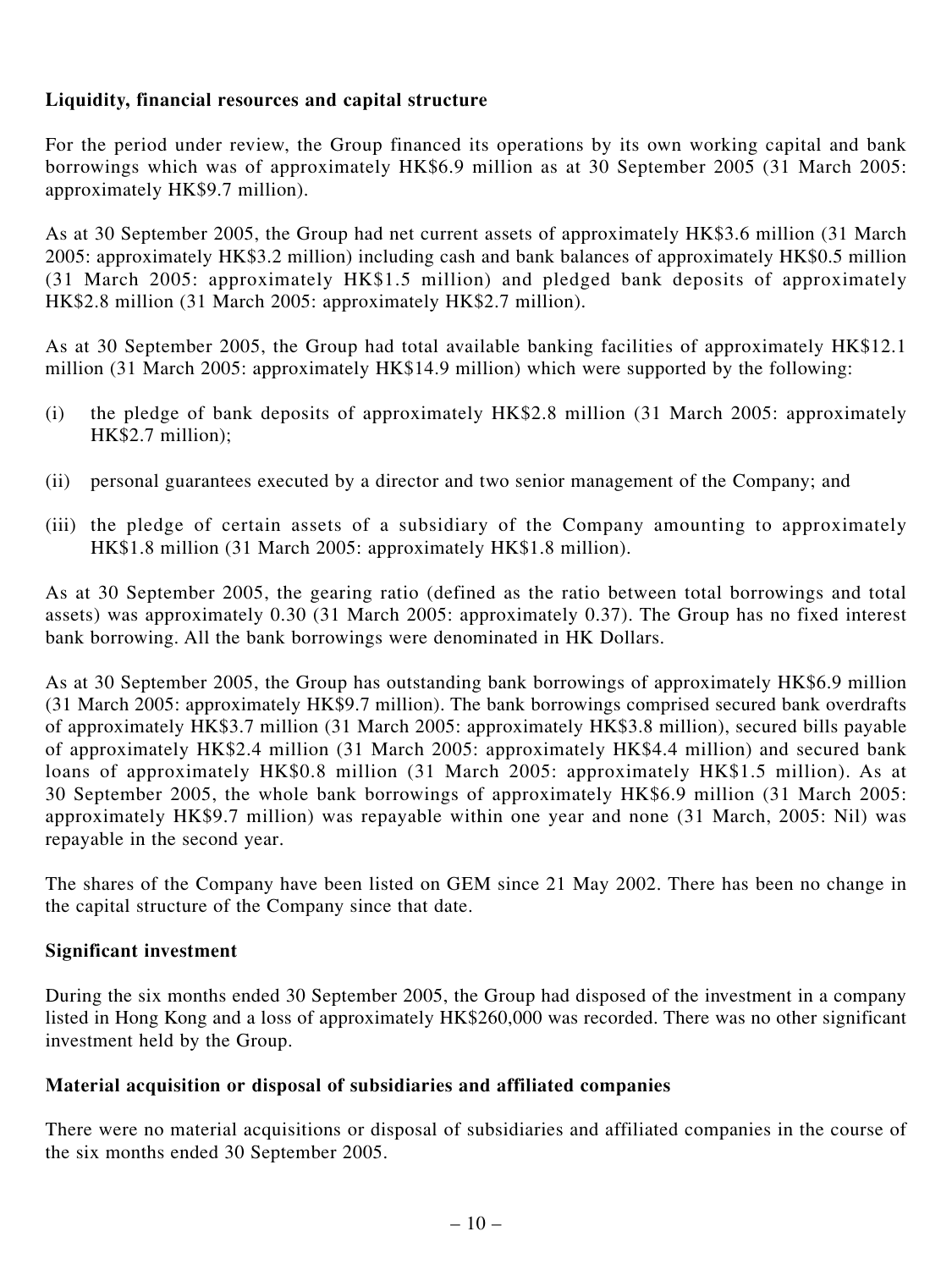# **Contingent liabilities**

The Group had no material contingent liabilities as at 30 September 2005.

### **Lease and contracted commitments**

The Group leases certain of its office premises, warehouses, retail shops and department store counters under non-cancellable operating lease arrangements with lease terms ranging from one to three years.

At 30 September 2005, the Group had total future minimum lease payments in respect of non-cancellable operating leases falling due as follows:

|                                         | 30 September         | 31 March  |
|-----------------------------------------|----------------------|-----------|
|                                         | 2005                 | 2005      |
|                                         | ( <i>Unaudited</i> ) | (Audited) |
|                                         | <b>HK\$'000</b>      | HK\$'000  |
| Land and buildings expiring:            |                      |           |
| Within one year                         | 5,936                | 8,498     |
| In the second to fifth years, inclusive | 2,053                | 3,582     |
|                                         | 7,989                | 12,080    |

Save for the above commitment, as at 30 September 2005, neither the Group nor the Company had other significant commitments.

#### **Foreign exchange exposure**

The Group's income and expenditure during the six months ended 30 September 2005 were denominated in United States ("US") dollars, HK dollars and New Taiwanese ("NT") dollars, and most of the assets and liabilities as at 30 September 2005 were denominated in HK dollars and NT dollars. Accordingly, the Board is of the view that, to certain extent, the Group is exposed to foreign currency exchange risk. For the US dollars foreign exchange exposure, the Board believes the exposure is small as the exchange rate of US dollars to HK dollars is comparatively stable. However, the Group is exposed to NT dollars foreign exchange exposure and fluctuation of exchange rates of NT dollars against HK dollars could affect the Group's results of operations. During the period under review, no hedging transaction or arrangement was made.

#### **Treasury policies**

The Group adopts a conservative approach towards its treasury policies. The Group strives to reduce exposure to credit risk by performing ongoing credit evaluations of the financial conditions of its customers. To manage liquidity risk, the Board closely monitors the Group's liquidity position to ensure that the liquidity structure of the Group's assets, liabilities and commitments can meet its funding requirements.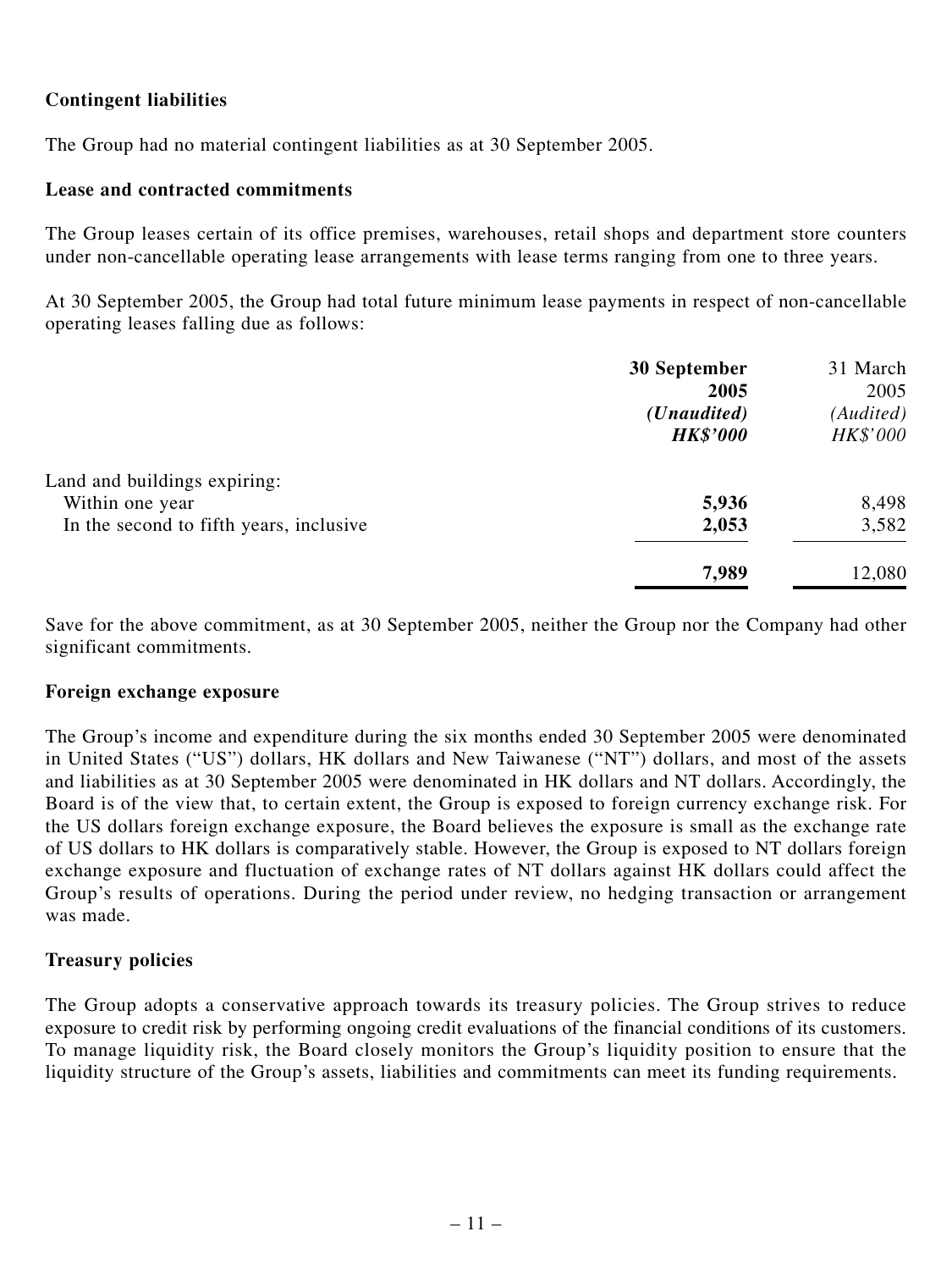# **Segment information**

*Business segments*

### Retail sales

Retail sales increased by approximately 8%, as compared to the corresponding period in previous year, to approximately HK\$21.5 million (six months ended 30 September 2004: approximately HK\$19.9 million). The increase was mainly attributed to the increase in the level of sales in the retail outlets in Hong Kong.

### Wholesale sales

Wholesale sales comprised sales to agents and sales to distributors.

Wholesale sales increased by approximately 1.4%, as compared to the corresponding period in previous year, to approximately HK\$14.3 million (six months ended 30 September 2004: approximately HK\$14.1 million). The increase was mainly attributed to the increase in quantity sold to new and existing agents and distributors.

### *Geographical segment*

For the six months ended 30 September 2005, sales in Hong Kong increased by approximately 3.7% compared to the corresponding period in previous year. The increase was attributed to the increase in both retail and wholesale sales in Hong Kong.

For the six months ended 30 September 2005, sales in the PRC increased by approximately 70.7% compared to the corresponding period in previous year. The increase was mainly attributed to the increase in quantity sold to the Group's agents in the PRC.

For the six months ended 30 September 2005, sales to Taiwan increased by approximately 0.8% compared to the corresponding period in previous year. The increase was mainly attributed to the increase in the level of sales by retail outlets in Taiwan.

For the six months ended 30 September 2005, sales to Singapore increased by approximately 8.0% compared to the corresponding period in previous year. The increase was mainly attributed to the increase in quantity sold to the Group's agent in Singapore due to an improved retail market generally in Singapore.

For the six months ended 30 September 2005, sales to other countries decreased by approximately 53.3% compared to the corresponding period in previous year. The decrease was mainly attributed to the decrease in orders from Japan and the Philippines.

Please also refer to note 2 to the Results of this announcement for details of business and geographical segments.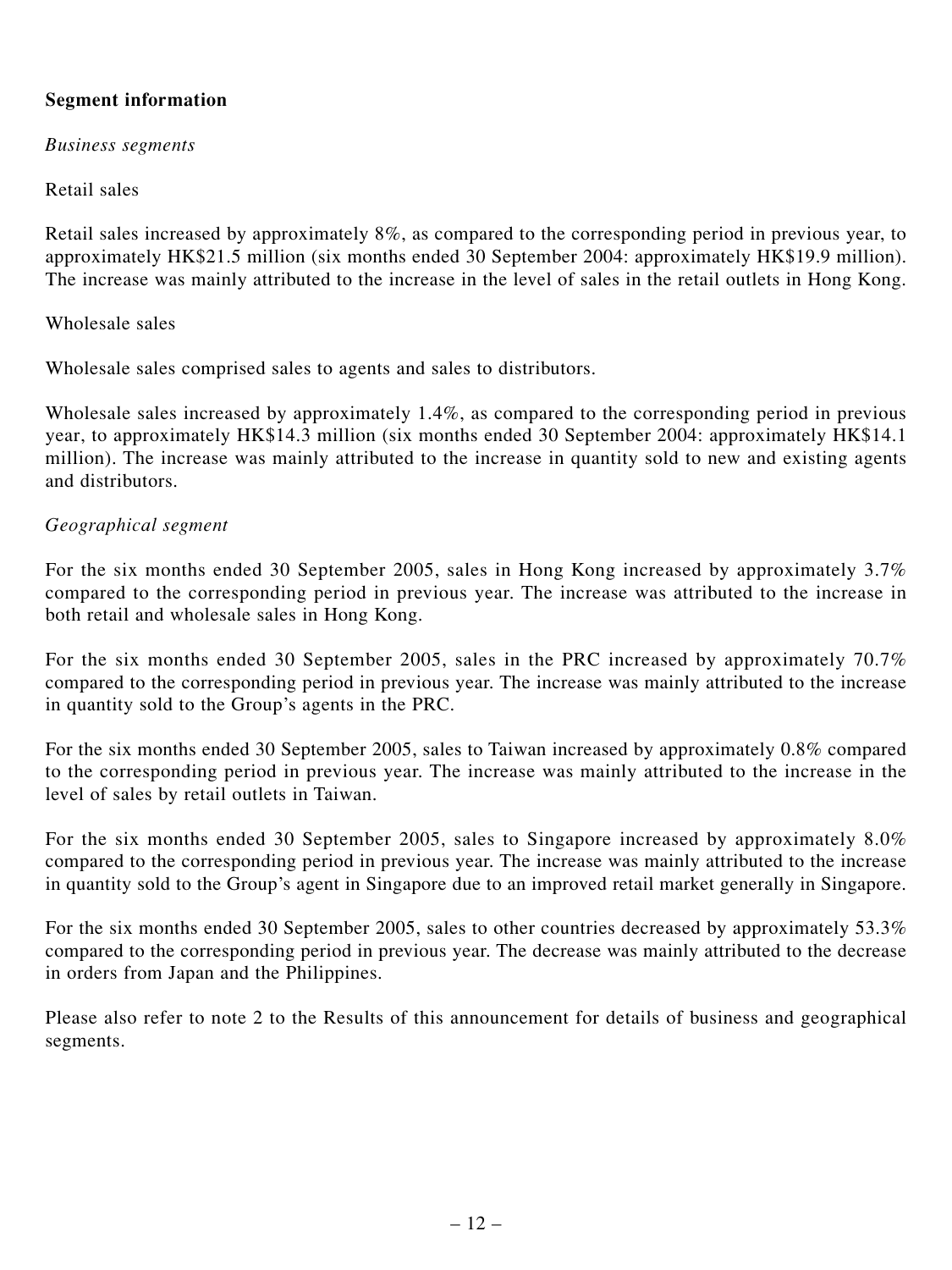# **Future plans for material investments and expected source of funding**

As at 30 September 2005, the Group did not have any other plans for material investments or capital assets. However, the Group is constantly looking for opportunities for investments or capital assets to enhance shareholders' value.

# **Employees and remuneration policies**

As at 30 September 2005, the Group had 134 (31 March 2005: 137) employees, including directors. Total staff costs (including directors' emoluments) were approximately HK\$6.4 million in the six months ended 30 September 2005 as compared to approximately HK\$5.7 million in the six months ended 30 September 2004. Remuneration is determined with reference to market terms and the performance, qualification and experience of individual employee. Year-end bonus based on individual performance will be paid to employees as recognition of and reward for their contributions. Other benefits include contributions to statutory mandatory provident fund scheme to its employees in Hong Kong. To date, no share options have been granted to employees.

# **BUSINESS REVIEW AND PROSPECTS**

During the six months ended 30 September 2005, the Group recorded an increase in turnover of approximately 5.4% as compared to the corresponding period in previous year. The increase was attributed to the increase in both retail and wholesale sales.

The Group continues to be optimistic about its business prospects especially with the continued increase in tourists in Hong Kong. In addition to introducing new innovative designs and products regularly to keep up with the corporate image and to maintain consumers' interests in the products of the Group, the Group will also continue to implement various marketing and promotion activities, such as event sponsorship, and strategies to promote the Group's brandnames and to boost sales. As at 30 September 2005, the Group targeted to introduce a new brandname before the end of the calendar year 2005 and was finalizing on the arrangement with business partner to issue credit cards. The Group will also continue with its cost control measures and to improve efficiency of the Group's operations. On the wholesale side, the Group will continue to identify agents and distributors to target local and overseas markets.

The Group is also looking for opportunities to diversify its business in order to increase its source of revenue and it is assessing the economic efficiency of its assets and may reallocate its assets where appropriate. In addition, the Group will also look for investment opportunities to enhance shareholders' value.

The Group will continue to work towards its objective of promoting **FX CREATIONS** to be a brandname for stylish and lifestyle consumer products in the world market and is confident of meeting any challenges ahead.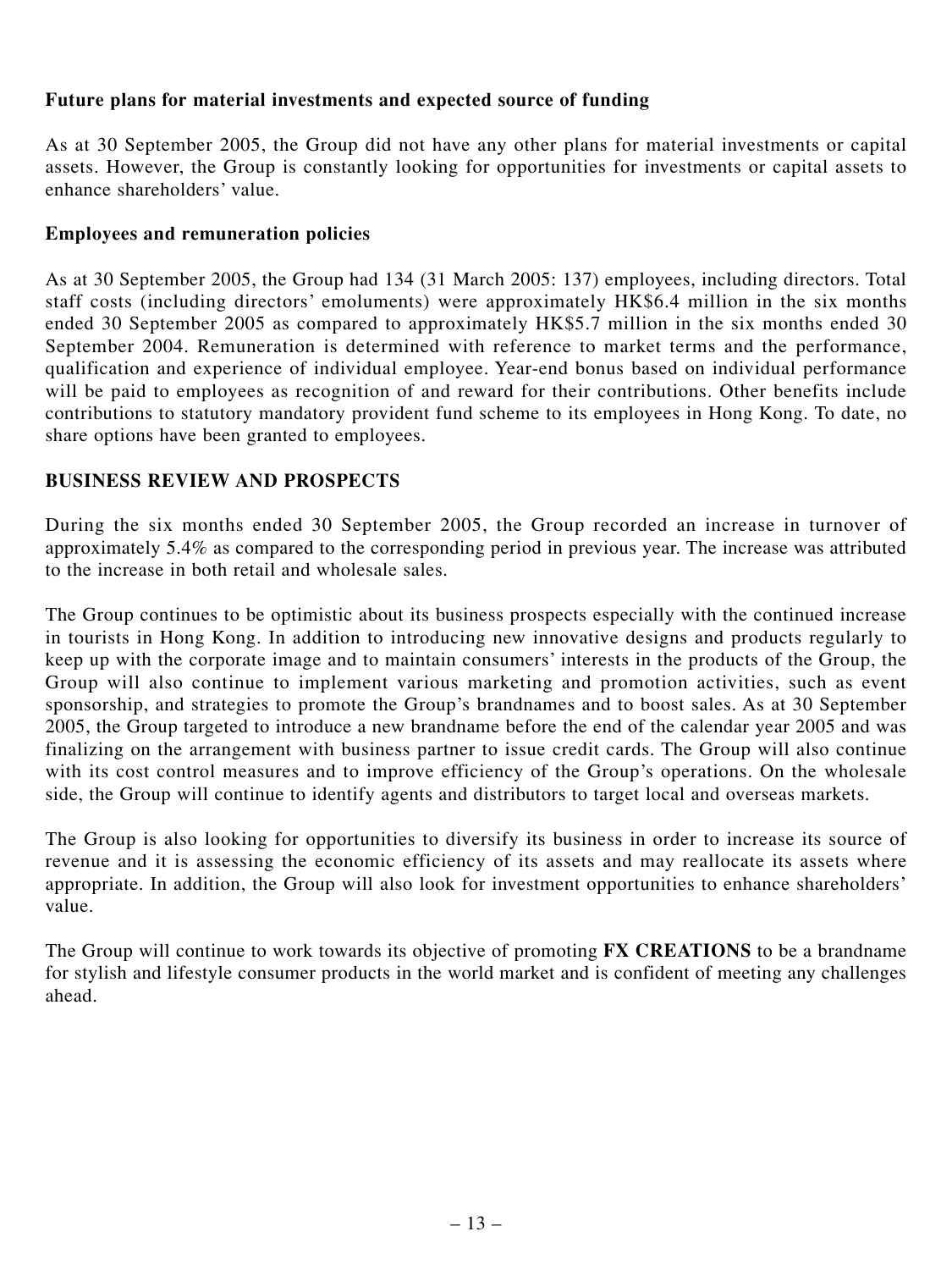### **DIRECTORS' INTERESTS IN SHARES**

As at 30 September 2005, the interests and short positions of the directors of the Company in the shares, underlying shares and debentures of the Company or any of its associated corporations (within the meaning of Part XV of the Securities and Futures Ordinance (Cap. 571, Laws of Hong Kong) ("SFO")) which were required to be notified to the Company and the Stock Exchange pursuant to Divisions 7 and 8 of Part XV of the SFO (including interests or short positions which they were taken or deemed to have under such provisions of the SFO) or as recorded in the register required to be kept by the Company under Section 352 of the SFO or otherwise notified to the Company and the Stock Exchange pursuant to the required standard of dealings by directors set out in Rules 5.48 to 5.67 of the GEM Listing Rules, were as follows:

|                      |        | Type of interest | Number of issued<br>ordinary shares held |
|----------------------|--------|------------------|------------------------------------------|
| Mr. Ng Pak To, Petto | (Note) | Corporate        | 204,000,000                              |

*Note:* These shares represent a 51% equity interest in the Company and are held by Wise New Management Limited ("WNML"). The issued share capital of WNML is beneficially owned by Cashtram Associates Limited as to 45%, FX Creations (Holding) Inc. as to 30% and Forge Smart Investments Limited as to 25%. The issued share capital of Cashtram Associates Limited is owned as to 40%, 30%, 20% and 10% by Mr. Ng Pak To, Petto, Mr. Ho Kai Chung, David, Madam Ho Pui Lai and Mr. Tan Yu, Wally, respectively. Madam Ho Pui Lai is the wife of Mr. Ng Pak To, Petto. The issued share capital of FX Creations (Holding) Inc. is wholly owned by Mr. Wong Wai Shan. The issued share capital of Forge Smart Investments Limited is wholly owned by Mr. Ng Pak To, Petto.

On 20 June 2005, these shares were pledged in favour of Corkwood Enterprises Limited, a company incorporated in the British Virgin Islands and wholly and beneficially owned by Mr. Lau Kim Hung, Jack, who accordingly, had a security interest in these shares. Under the SFO, Mr. Ng Pak To, Petto is deemed to have a short position in these shares.

Save as disclosed above, as at 30 September 2005, none of the directors had any other interests or short positions in any shares, underlying shares or debentures of the Company or any of its associated corporation (within the meaning of Part XV of the SFO) which were required to be notified to the Company and the Stock Exchange pursuant to Divisions 7 and 8 of Part XV of the SFO (including interests or short positions which they were taken or deemed to have under such provisions of the SFO), or which were required to be recorded in the register kept by the Company under Section 352 of the SFO or otherwise notified to the Company and the Stock Exchange pursuant to the required standard of dealings by directors set out in Rules 5.48 to 5.67 of the GEM Listing Rules.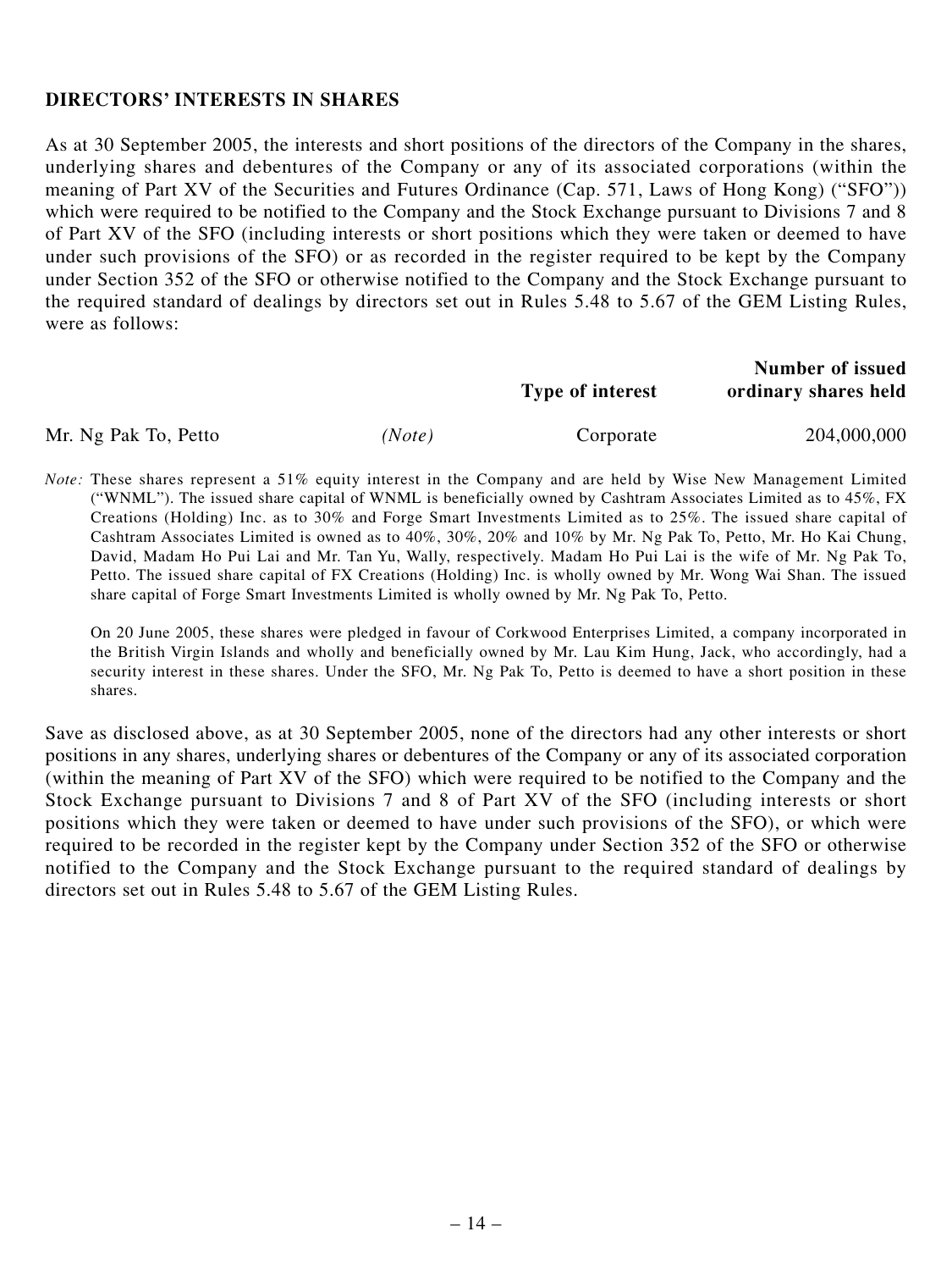# **SUBSTANTIAL SHAREHOLDER'S INTERESTS IN SHARES**

As at 30 September 2005, other than the interests of certain directors as disclosed under the section headed "Directors' interests in shares" above, the interests and short positions of persons in the shares and underlying shares of the Company which would fall to be disclosed to the Company under the provisions of Divisions 2 and 3 of Part XV of the SFO or, who is, directly or indirectly, interested in  $10\%$ or more of the nominal value of any class of share capital carrying rights to vote in all circumstances at general meetings of any other members of the Group, or substantial shareholders as recorded in the register of substantial shareholder required to be kept by the Company under Section 336 of the SFO were as follow:

|                                    |          | Number of shares held | Percentage of holding |
|------------------------------------|----------|-----------------------|-----------------------|
| <b>WNML</b>                        | (Note 1) | 204,000,000           | 51%                   |
| <b>Cashtram Associates Limited</b> | (Note 1) | 204,000,000           | 51%                   |
| Top Accurate Limited               | (Note 2) | 76,000,000            | 19%                   |
| Mr. Ma She Shing, Albert           | (Note 2) | 76,000,000            | 19%                   |
| Mr. Lau Kim Hung, Jack             | (Note 3) | 204,000,000           | 51%                   |
| Corkwood Enterprises Limited       | (Note 3) | 204,000,000           | 51%                   |

#### *Notes:*

1. The details are disclosed under the note in the section headed "Directors' interests in shares" above.

- 2. These shares represent a 19% equity interest in the Company and are held by Top Accurate Limited. The ultimate beneficial owner of Top Accurate Limited is Mr. Ma She Shing, Albert.
- 3. On 20 June 2005, 204,000,000 shares held by WNML were pledged in favour of Corkwood Enterprises Limited, a company incorporated in the British Virgin Islands and wholly and beneficially owned by Mr. Lau Kim Hung, Jack, who accordingly, had a security interest in these 204,000,000 shares. Under the SFO, each of Corkwood Enterprises Limited and Mr. Lau Kim Hung, Jack is deemed to be interested in these 204,000,000 shares.

Save as disclosed above, as at 30 September 2005, the directors of the Company were not aware of any other person (other than the directors of the Company) who had an interest or short position in the shares or underlying shares of the Company which would fall to be disclosed to the Company under the provisions of Divisions 2 and 3 of Part XV of the SFO or, who is, directly or indirectly, interested in 10% or more of the nominal value of any class of share capital carrying rights to vote in all circumstances at general meetings of any other members of the Group, or any other substantial shareholders whose interests or short positions were recorded in the register required to be kept by the Company under Section 336 of the SFO.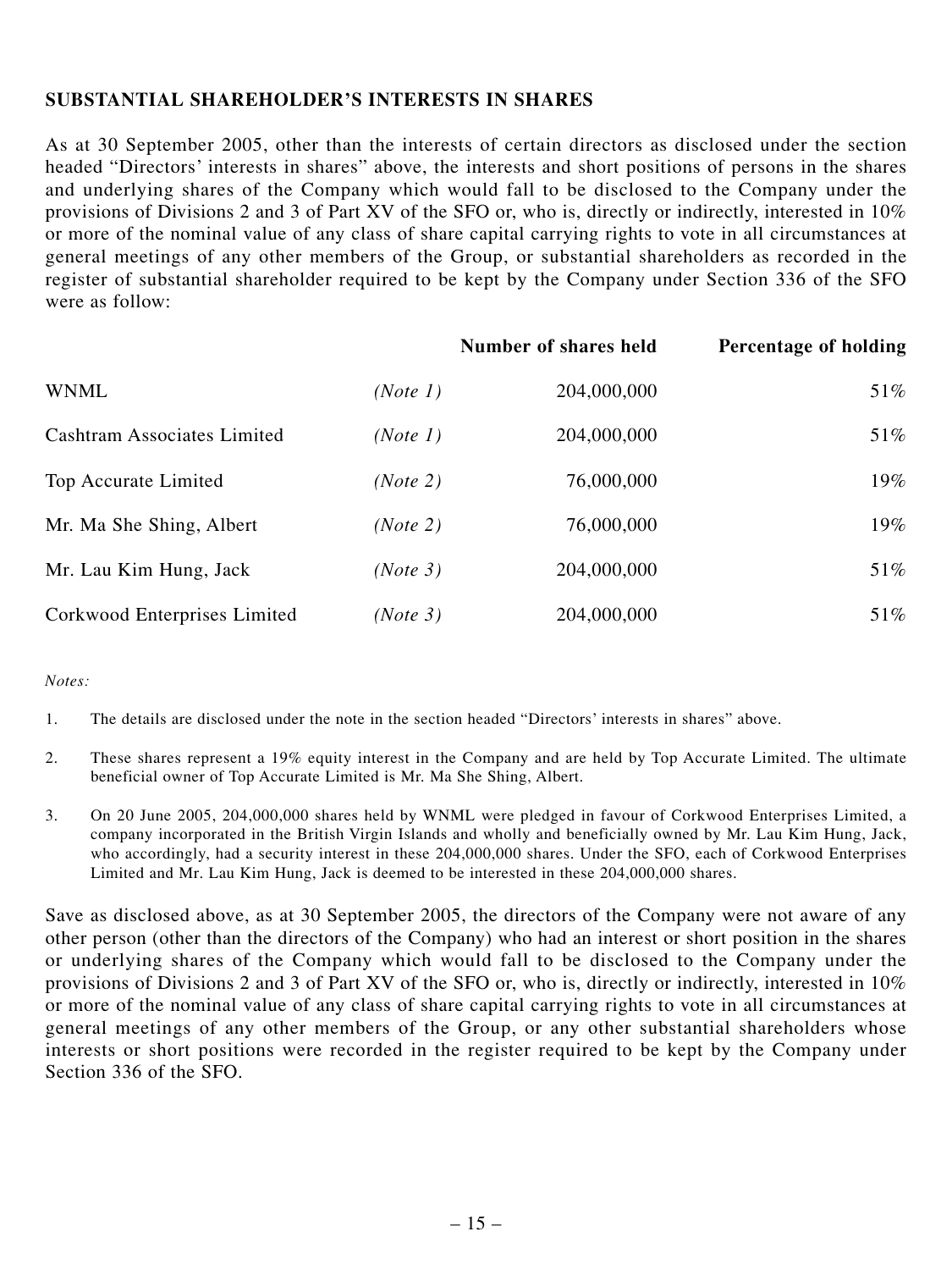### **SHARE OPTION SCHEME**

The Company operates a share option scheme (the "Scheme") for the purpose of recognising significant contributions of specified participants including the employees of the Group to the growth of the Group, by rewarding them with opportunities to obtain an ownership interest in the Company and to further motivate and give an incentive to these persons to continue to contribute to the Group's long term success and prosperity. The Scheme became effective on 21 May 2002 and, unless otherwise cancelled or amended, will remain in force for ten years from that date.

As at 30 September 2005, no share options have been granted under the Scheme.

### **DIRECTORS' RIGHTS TO ACQUIRE SHARES OR SECURITIES**

Apart from as disclosed under the section headed "Directors interests in Shares" above, at no time since the incorporation of the Company were rights to acquire benefits by means of the acquisition of shares in or debentures of the Company or of any other body corporate granted to any directors or their respective spouse or children under 18 years of age, or were any such rights exercised by them; or was the Company, its holding company or any of its subsidiaries a party to any arrangements to enable the directors, their respective spouse or children under 18 years of age to acquire such rights in the Company or any other body corporate.

### **PURCHASE, REDEMPTION OR SALES OF THE LISTED SECURITIES OF THE COMPANY**

Neither the Company, nor any of its subsidiaries has purchased, redeemed or sold any of the Company's listed shares during the six months ended 30 September 2005.

#### **COMPETING INTERESTS**

As at 30 September 2005, none of the directors, the management shareholders of the Company and their respective associates (as defined in the GEM Listing Rules) had any interest in a business which causes or may cause a significant competition with the business of the Group and any other conflicts of interest which any such person has or may have with the Group.

### **CODE OF CONDUCT REGARDING SECURITIES TRANSACTIONS BY DIRECTORS**

The Company has adopted the code of conduct for securities transactions by directors on terms no less exacting than the required standard of dealings set out in Rules 5.48 to 5.67 of the GEM Listing Rules (the "Code"). Having made specific enquiry of all Directors, the Company was not aware of any non-compliance with the required standard as set out in the Code.

#### **CODE ON CORPORATE GOVERNANCE PRACTICES**

The Company has complied with the required code provisions set out in the Code on Corporate Governance Practices contained in Appendix 15 to the GEM Listing Rules for the six months ended 30 September 2005, except that the Company has not set up the remuneration committee and the roles of chairman and managing director (equivalent to the position of chief executive director) are performed by Mr. Ng Pak To, Petto. The Company is searching for suitable candidates for the formation of the remuneration committee and is assessing the necessity and the benefits of separating the roles of the chairman and managing director.